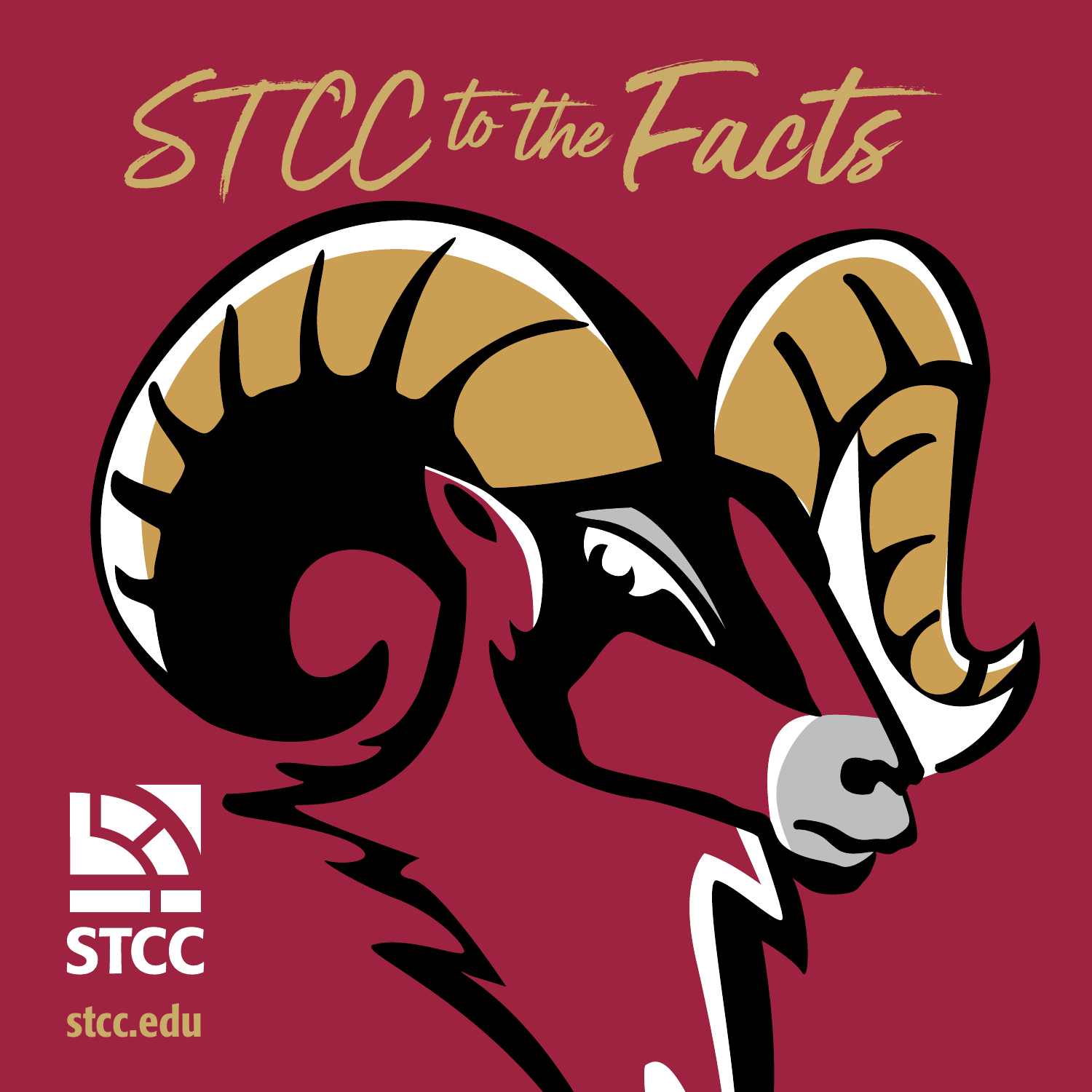$1$ HIS is ST

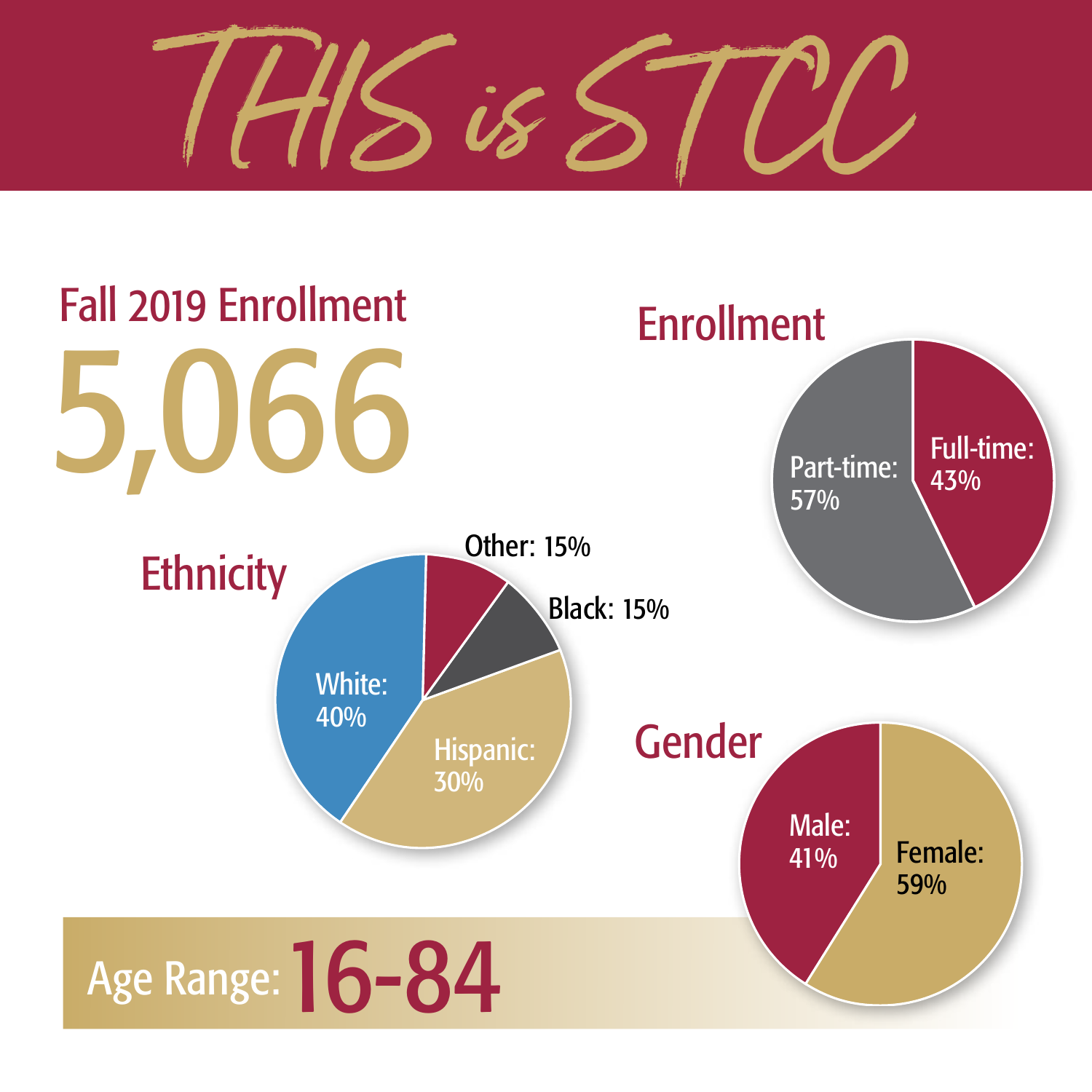$H\delta$  is  $\epsilon$ 

### Intercollegiate **Athletics**

Men's & Women's Basketball Men's & Women's Soccer



Men's & Women's Wrestling







Best College or University Best 2-Year

College

STCC was named to the **2019 Best 2-Year College for Adult Learners** list by Washington Monthly

# **Fall 2019**

Meet STCC Students in the "This is STCC" Video!

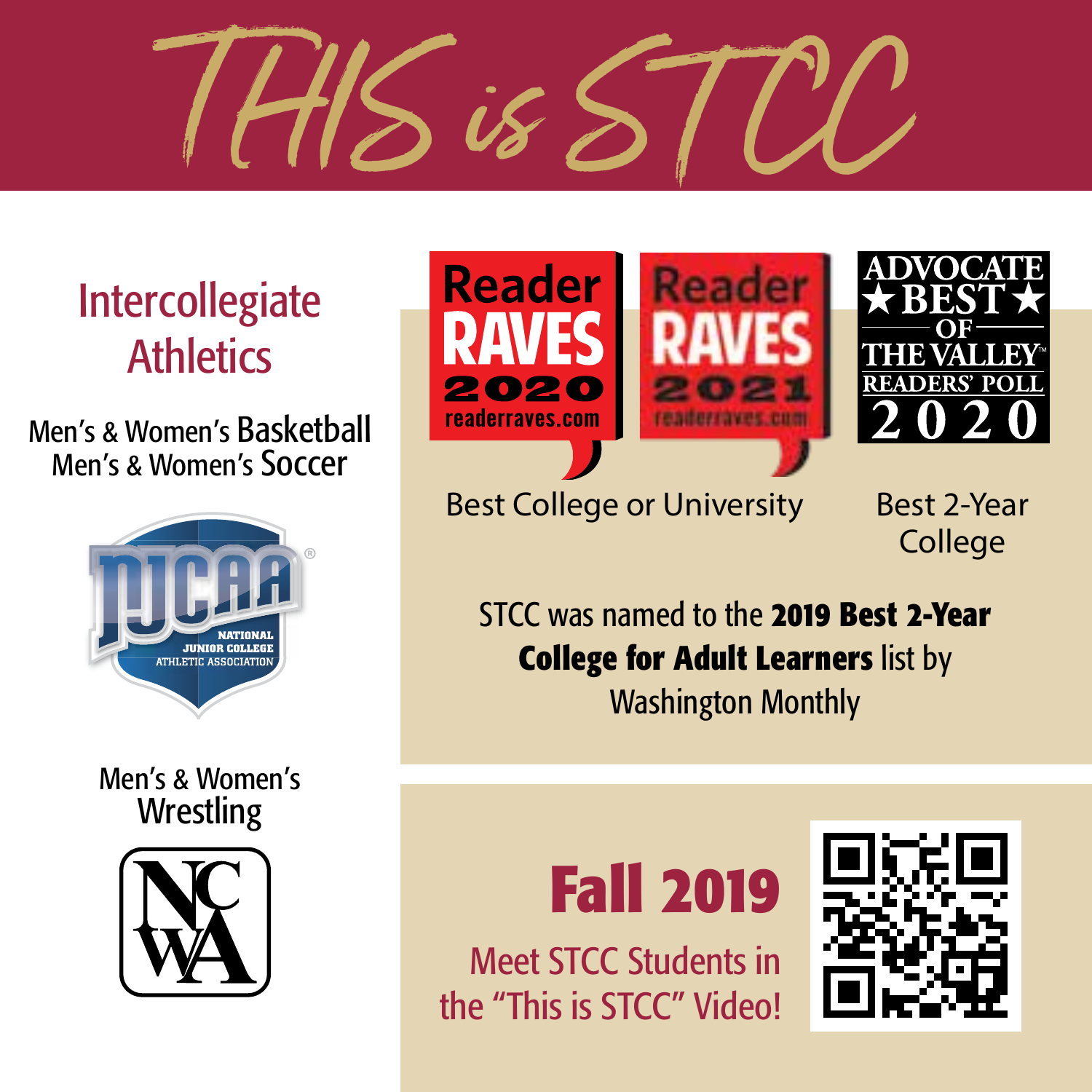

Clubs & **Organizations** 32



College Mascot



### College Mission

Springfield Technical Community College supports students as they transform their lives.

College Motto Hodie parando cras paratus es Today we are preparing to act tomorrow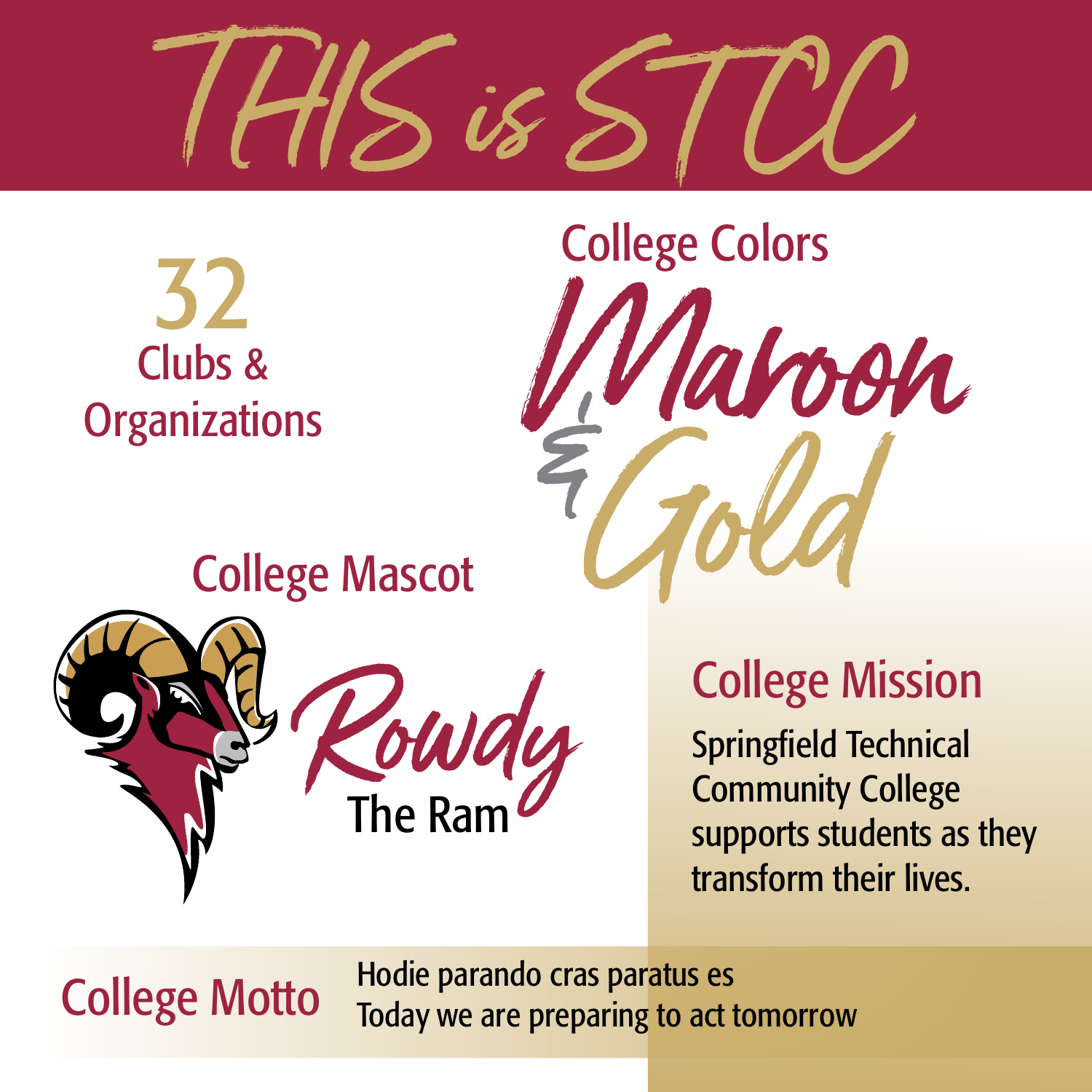

STCC President Dr. John B. Cook

#### Board of Trustees Chairperson

Marikate Murren *Vice President of Human Resources MGM Springfield*

#### STCC Foundation Board of Directors President

David A. Parke *Partner Bulkley, Richardson, and Gelinas, LLP*

#### Class of 2019 Degrees Awarded

840 Associate Degrees

132 **Certificates** 

### Curriculum & Degrees

Associate in Arts Degree Associate in Science Degree **Certificates** Non-Credit Courses Workforce Development Adult Education ELL Education

### Student Media & Publications

Brick House Review literary magazine Tech Times newspaper • This is STCC radio show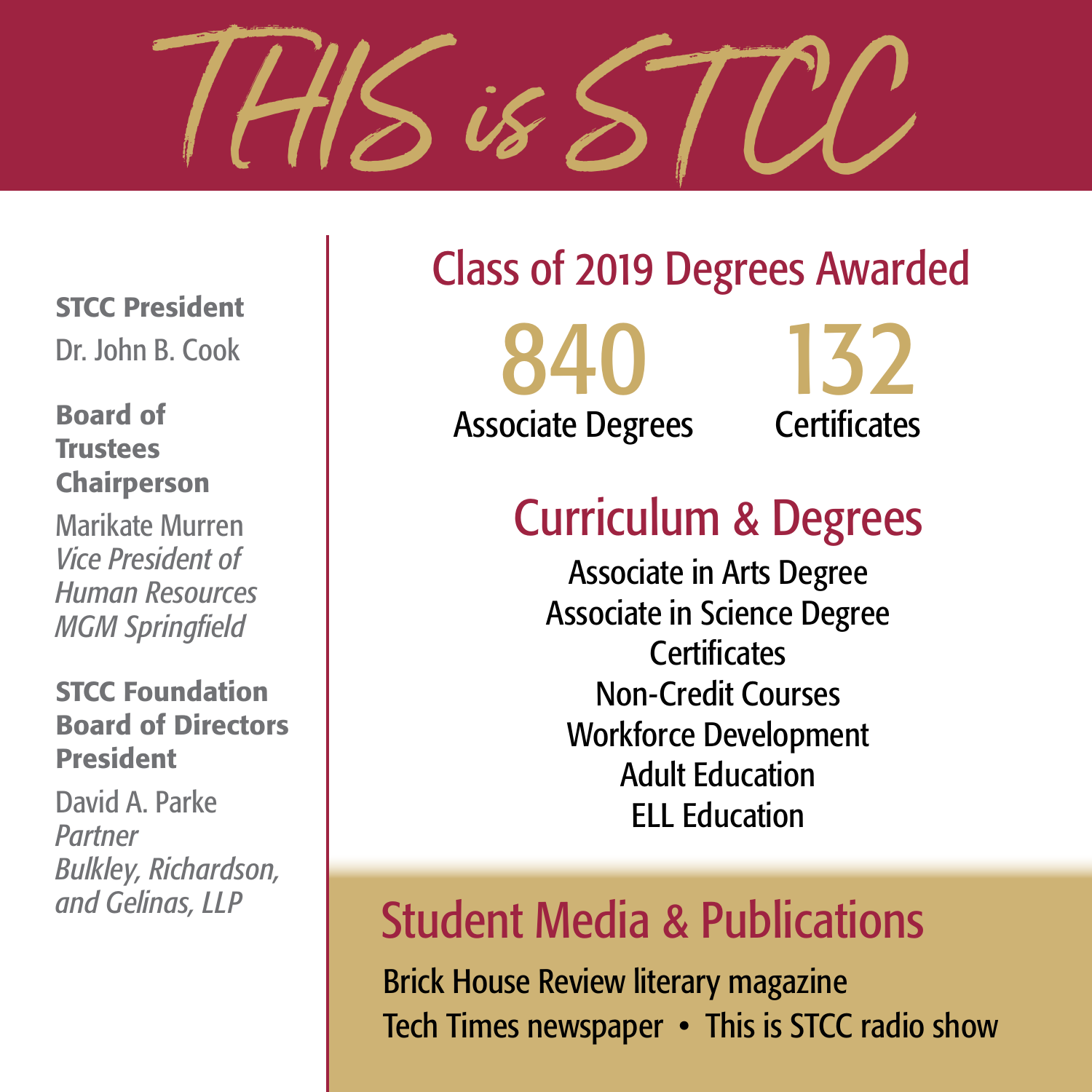THIS is ST CC

#### Degree & Certificate Programs

#### **Associate Degrees**

Applied Psychology

Architecture & Building **Technology** 

Art

Biology Transfer

Building Automatio

Building Construction Management

**Business** 

Business Transfer

Chemistry Transfer

Communication & Digital Media **Transfer** 

Computer & IT Security

Computer Science Transfer

Computer Systems Engineering

**Technology** Criminal Justice Criminal Justice Transfer Dental Hygiene Diagnostic Medical Sonography Digital Photography Early Childhood Education **Transfer** Electrical Engineering Technology Energy Systems Technology Engineering Transfer English Communication & Professional Writing Transfer Fire Investigation Transfer Fire Protection & Safety **Technology** General Studies

Graphic Design Health Information **Technology** Health Science Human Services/Social Work Interactive Media & Animation Design **Technology** Mathematics Transfer Mechanical Engineering **Technology** Medical Assistant Medical Coding and Billing **Specialist** Medical Laboratory **Technician** Nursing Occupational Therapy Assistant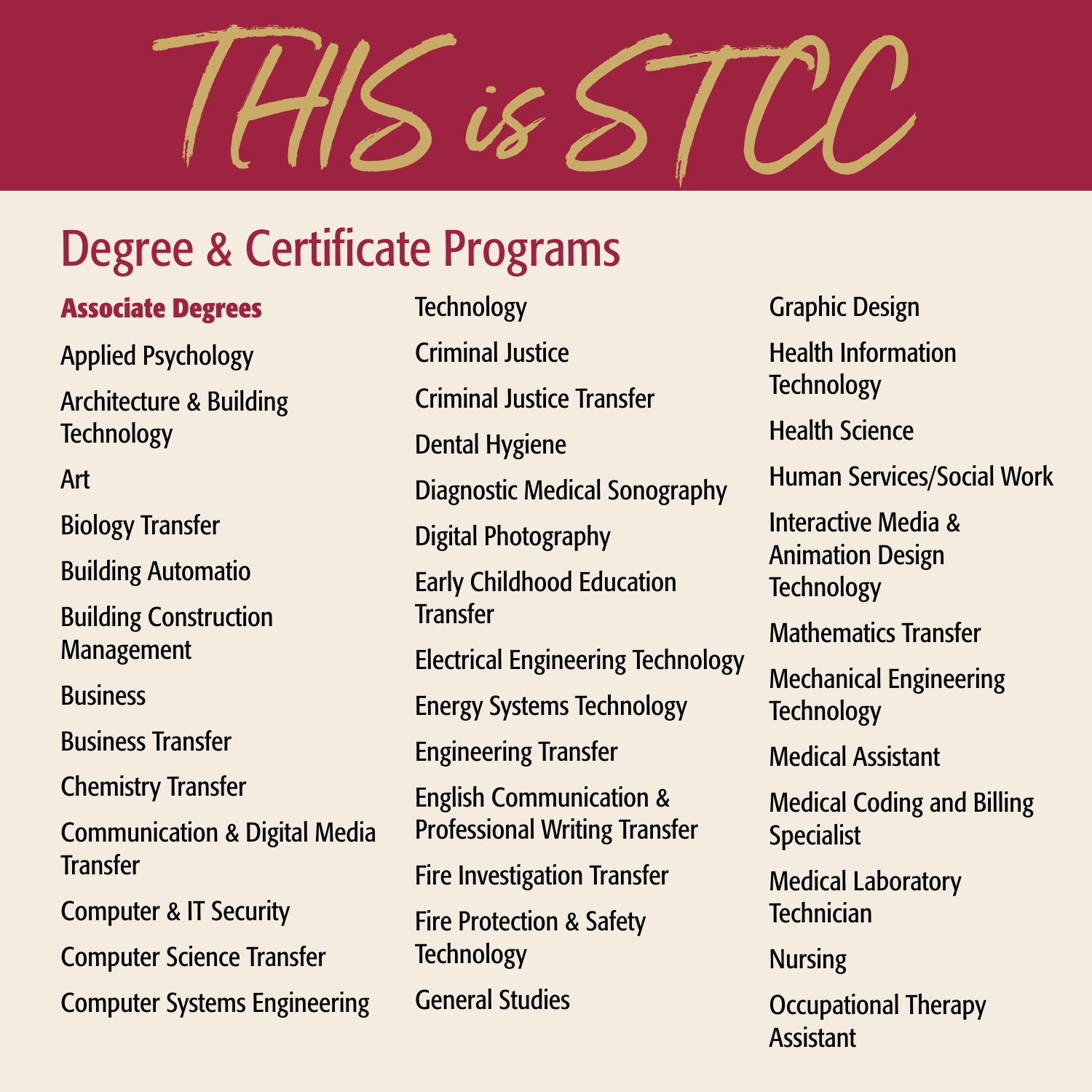THIS is ST CC

Office Administrative Assistant **Professional** Optics & Photonics

Physical Therapist Assistant

Physics Transfer

Programmer

Radiologic Technology

Respiratory Care

Social Science Transfer

Surgical Technology

Teacher Education Transfer - **Elementary** 

Teacher Education Transfer - **Secondary** 

Technical Engineering Transfer

TV Production Technology

Urban Studies

#### **Certificates**

Architectural Design

Building Construction Management

CAD/CAM

Child Development Associate Plus

Clerical Office Assistant

CNC Operations

Computer & IT Security

Computer Systems Engineering Technology

Criminal Justice

Digital Photography

Electrical/Robotics **Technology** 

Fire Science Technology

Graphic Design

Heating/Ventilation/Air **Conditioning** 

Internet of Things

Medical Assistant

Medical Coding & Billing **Specialist** 

Medical Office Administrative Assistant

Microcomputer Specialist

Multimedia Technology

Optics and Photonics

Programmer

Social Media Strategy & Design

TV Production Technology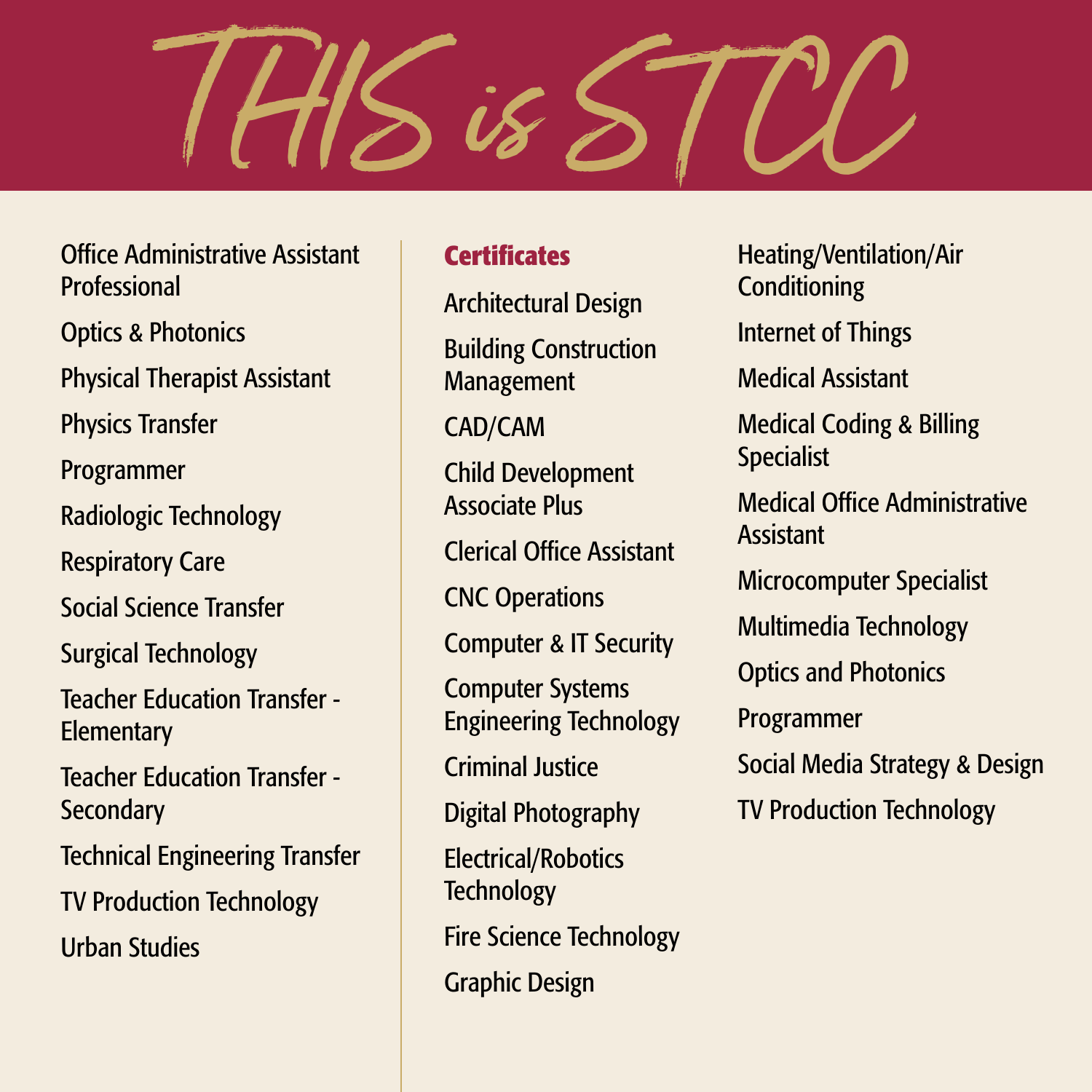$\sqrt{8}$ 

### Student Clubs & Organizations

Acapella Club Anime Club Art Club Architectural Design Club Black & Hispanic Women's Association Black Student Association Business Club Christian Fellowship Club Criminal Justice Club Dental Hygiene Club Engineering Club Gallery Players Improv Club International Club Journalism Club Knitting Club

Latino Leaders Achieving Valuable Education (LLAVE) Club LGBTQ - Pride Medical Assistant Club Muslim Student Association Nursing Club Occupational Therapy Assistant Club Phi Theta Kappa Physical Therapy Assistant Club Respiratory Care Club Spectrum Laser Club Surgical Tech Student Ambassador Program Student Government Association (SGA) Surgical Technology Club Veterans Club